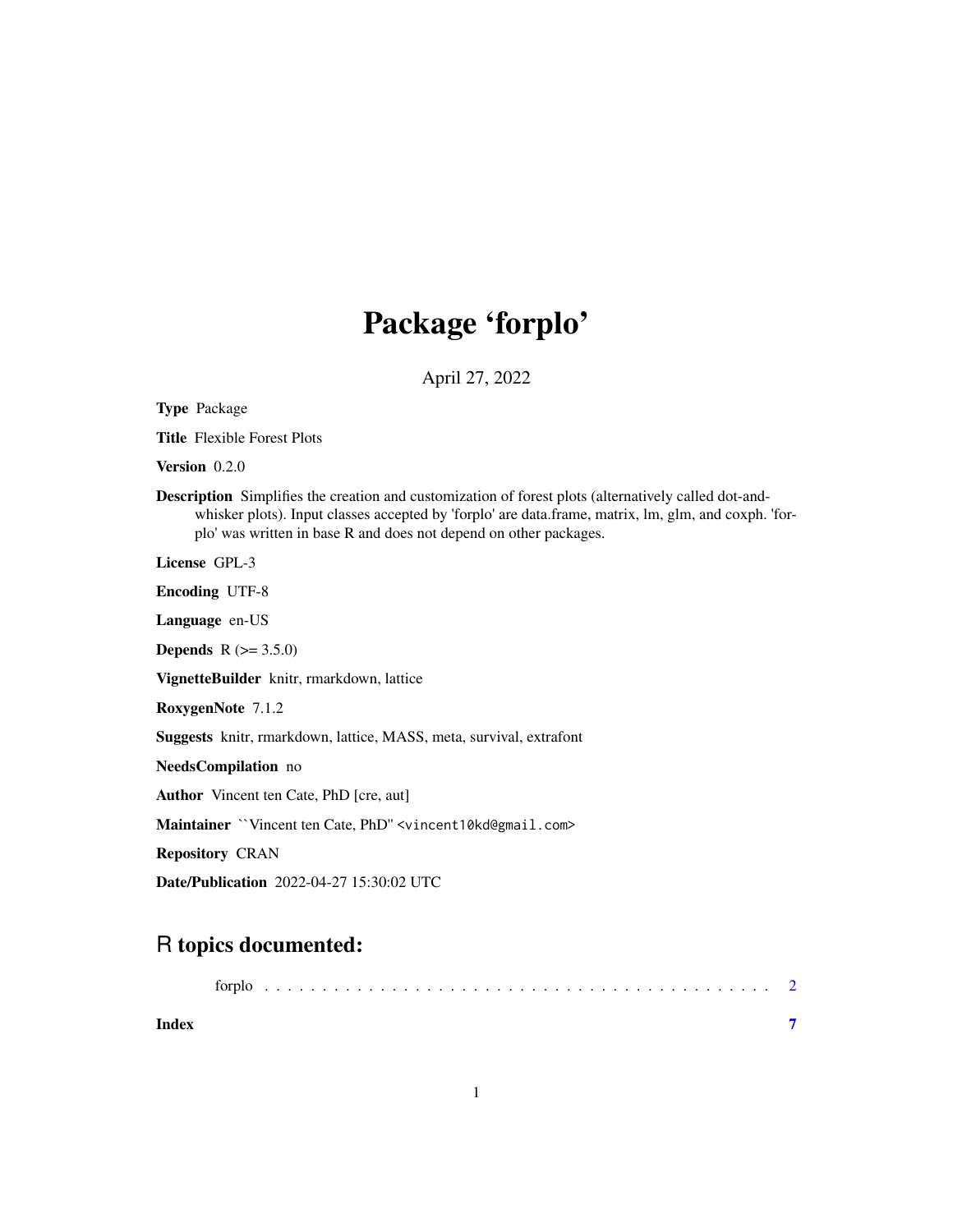#### <span id="page-1-0"></span>Description

forplo is an R package meant to simplify the creation and customization of forest plots (alternatively called dot-and-whisker plots). Input classes accepted by forplo are data.frame, matrix, lm, glm, and coxph. forplo was written in base R and does not depend on other packages. For extensive examples and how to use all arguments for customization, please refer to the package vignette.

#### Usage

```
forplo(
 mat,
  em = "OR".row.labels = NULL,
  linreg = FALSE,
 prop = FALSE,
 pval = NULL,
 xlim = xlimits,
  fliprow = NULL,flipbelow1 = FALSE,
  flipsymbol = "*",
  ci.\,\text{sep} = "-",
  ci.lwd = 1.5,
  ci.edge = TRUE,
  font = "sans",groups = NULL,
  grouplabs = NULL,
  group.space = 1,
  group.italics = FALSE,
  indent.groups = NULL,
  left.align = FALSE,
  favorlabs = NULL,
  add.arrow.left = FALSE,
  add.arrow.right = FALSE,
  arrow.left.length = 3,
  arrow.right.length = 3,
  arrow.vadj = 0,sort = FALSE,char = 20,size = 1.5,
  col = 1,
  insig.col = "gray",scaledot.by = NULL,
  scaledot.factor = 0.75,
  diamond = NULL,
```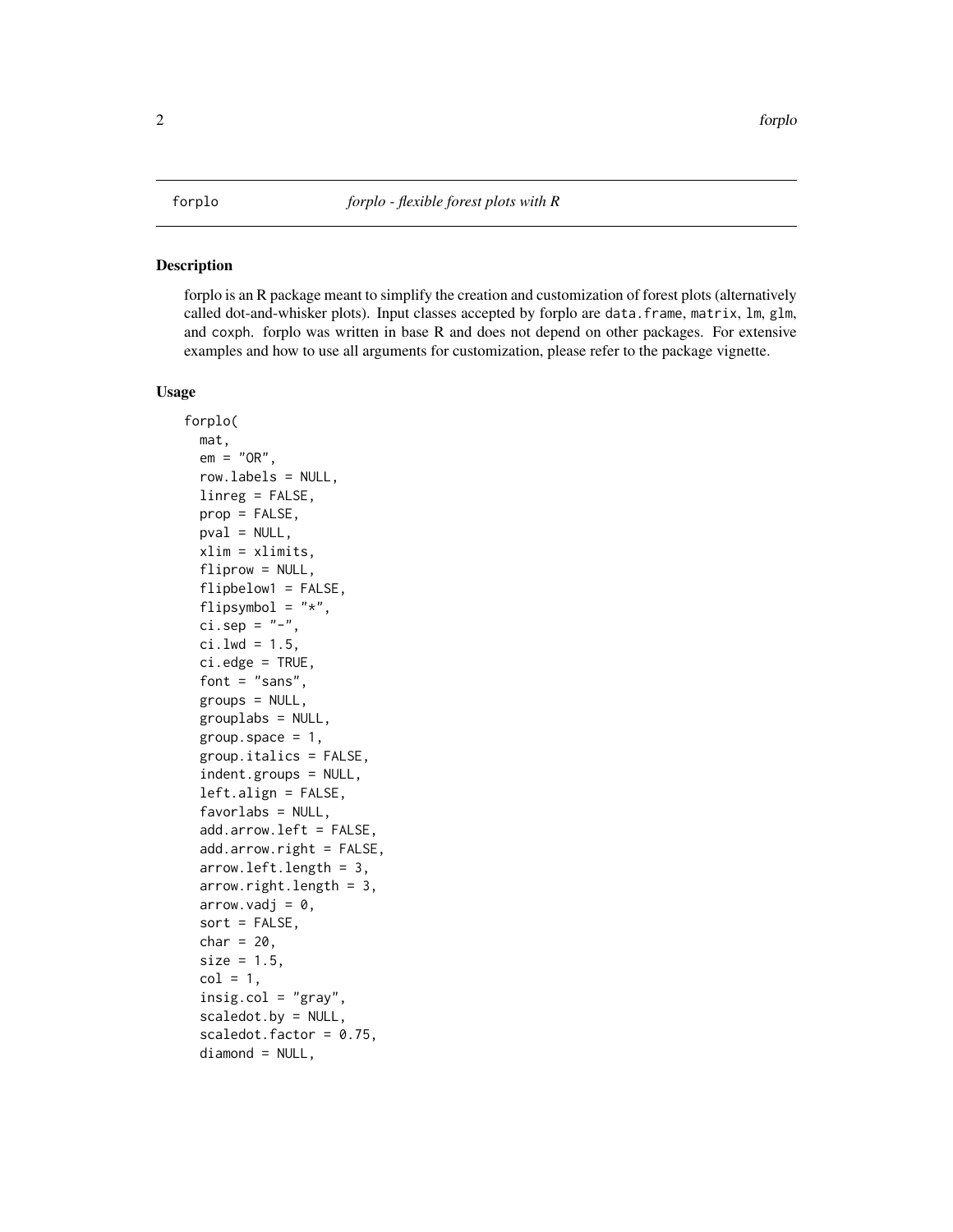#### forplo 3

diamond.col = col, diamond.line = TRUE, add.columns = NULL, add.colnames = NULL, right.bar = FALSE, rightbar.ticks =  $0$ ,  $leftbar = TRUE,$ leftbar.ticks =  $0$ , shade.every = NULL, shade.col =  $"red",$ shade.alpha =  $0.05$ ,  $fill.py = NULL,$ fill.colors = NULL, fill.labs = NULL, legend = FALSE, legend.vadj =  $0$ , legend.hadj =  $0$ , legend.spacing = 1, margin.left = NULL, margin.top =  $0$ , margin.bottom = 2, margin.right =  $10$ , horiz.bar = FALSE, title = NULL,  $save = FALSE,$ save.path = NULL, save.name = NULL, save.type =  $"png",$ save.width =  $9$ , save.height =  $4.5$ 

#### Arguments

 $\mathcal{L}$ 

| mat        | An n <sup>*3</sup> data.frame or matrix, or a regression model of class lm, glm or coxph. |
|------------|-------------------------------------------------------------------------------------------|
| em         | Effect measure to be displayed (e.g. OR, RR, HR).                                         |
| row.labels | Labels to display as variable names (character vector of length nrow(mat)).               |
| linreg     | Set to TRUE if the estimates are from a linear regression model.                          |
| prop       | Set to TRUE if the estimates are proportions.                                             |
| pval       | A numeric or character vector of same length as nrow(mat), with p-values.                 |
| xlim       | A numeric vector of length 2 indicating the limits of the x-axis.                         |
| fliprow    | A numeric vector indicating which estimates should be inverted (only for ratios).         |
| flipbelow1 | Set to TRUE to invert all ratios below 1.                                                 |
| flipsymbol | A symbol to display besides inverted estimates. A sterisk by default.                     |
| ci.sep     | The separator between confidence intervals. Dash by default.                              |
| ci.lwd     | Line width for the confidence interval 'whiskers'.                                        |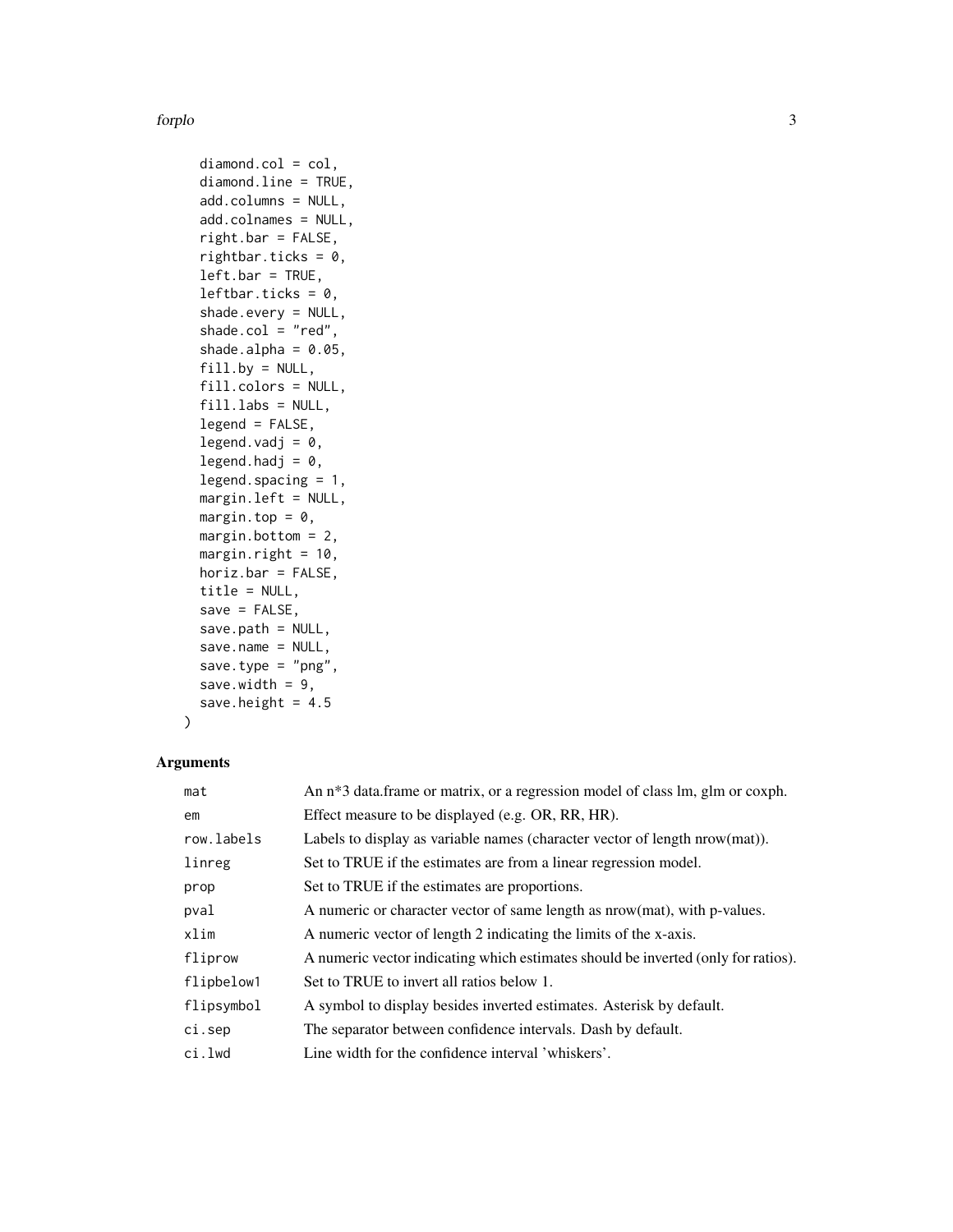| ci.edge            | Set to FALSE to remove the 90 degree edges at the end of the CI whiskers.                                                       |
|--------------------|---------------------------------------------------------------------------------------------------------------------------------|
| font               | Controls the font family. 'Calibri' by default. Note: monospaced fonts work<br>poorly.                                          |
| groups             | A numeric vector of length nrow(mat) indicating group membership of each<br>element.                                            |
| grouplabs          | A character vector of equal length to the number of groups, with the labels of<br>each group.                                   |
| group.space        | A single numeric value to indicate how much empty rows should be between<br>grouped estimates.                                  |
| group.italics      | Set to TRUE to italicize the group labels.                                                                                      |
| indent.groups      | A numeric vector indicating which groups to indent (works only when left.align==TRUE)                                           |
| left.align         | Set to TRUE to left align variable and group labels.                                                                            |
| favorlabs          | A character vector of length 2, providing labels for underneath the x-axis (e.g.<br>c('favors control','favors intervention')). |
|                    | add.arrow.left Adds an arrow pointing left underneath the x-axis.                                                               |
| add.arrow.right    |                                                                                                                                 |
|                    | Adds an arrow pointing right underneath the x-axis.                                                                             |
| arrow.left.length  |                                                                                                                                 |
| arrow.right.length | Controls the length of the arrow pointing left.                                                                                 |
|                    | Controls the length of the arrow pointing right.                                                                                |
| arrow.vadj         | Allows to adjust the vertical placement of the arrows.                                                                          |
| sort               | Set to TRUE to sort the rows by effect size (not compatible with groups or<br>diamond).                                         |
| char               | Controls the character to display for the dots. Equivalent to pch in the base R<br>plot function.                               |
| size               | Controls the size of the dots. Equivalent to cex in the base R plot function.                                                   |
| col                | Controls the color of the dots. Equivalent to col in the base R plot function.                                                  |
| insig.col          | Controls the color of the CI whiskers when crossing the null line. Gray by<br>default.                                          |
| scaledot.by        | Numeric vector of length nrow(mat) to indicate relative importance of each vari-<br>able (e.g. sample size, weight).            |
| scaledot.factor    |                                                                                                                                 |
|                    | Scaling factor (scalar) for scaled ot by, to adapt the size of all scaled dots at once.                                         |
| diamond            | Numeric vector indicating the rows that should be displayed as diamonds (e.g.<br>for meta-analytic estimates).                  |
| diamond.col        | Controls the color of the diamonds.                                                                                             |
| diamond.line       | Shows a dotted vertical line through the last diamond. Set to FALSE to disable.                                                 |
| add.columns        | A data.frame of nrow(mat) with additional columns to add to the right of the<br>plot.                                           |
| add.colnames       | A character vector of length ncol(add.columns) with column labels for these<br>columns.                                         |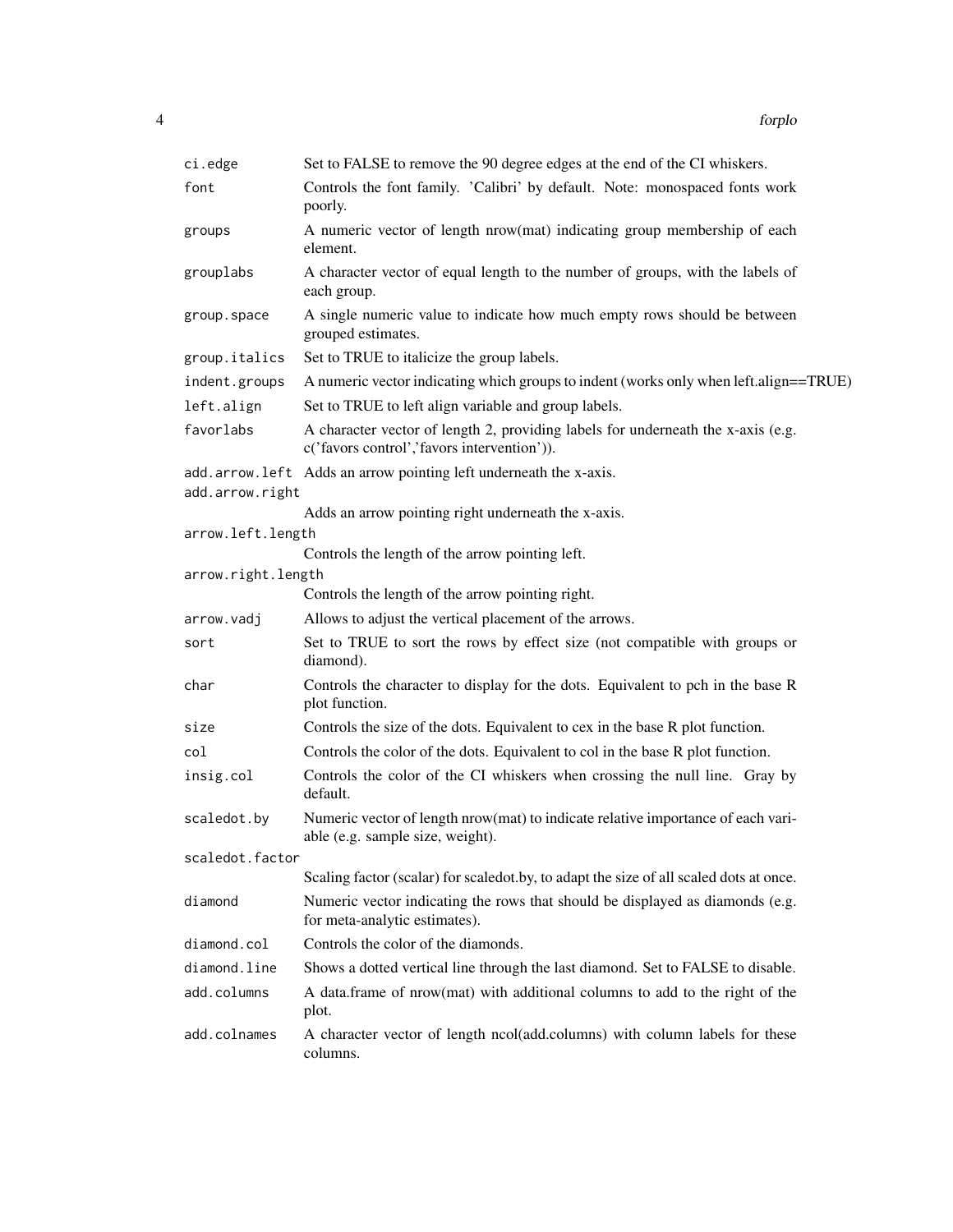#### forplo 5

| right.bar      | Set to TRUE to show a vertical bar directly to the left of the estimates.                                                                |
|----------------|------------------------------------------------------------------------------------------------------------------------------------------|
|                | rightbar.ticks Controls the tick marks on the right axis.                                                                                |
| left.bar       | Set to FALSE to remove the horizontal bar on the left axis.                                                                              |
| leftbar.ticks  | Controls the tick marks on the left axis.                                                                                                |
| shade.every    | Controls row shading option. A value of 1 colors every other row, a value of 2<br>per blocks of 2, etc. Non-integer values also allowed. |
| shade.col      | Controls the default row shading color. Default is 'red'.                                                                                |
| shade.alpha    | Controls the transparency of the row shading color. Default is 0.05.                                                                     |
| fill.by        | Numeric vector of length nrow(mat) indicating color group membership of each<br>element.                                                 |
| fill.colors    | Character vector of length unique(fill.by), with colors for each color group.                                                            |
| fill.labs      | Character vector of length fill.colors, specifying the legend labels.                                                                    |
| legend         | Set to TRUE to display a legend if fill.colors is not NULL.                                                                              |
| legend.vadj    | Controls the vertical placement of the legend.                                                                                           |
| legend.hadj    | Controls the horizontal placement of the legend.                                                                                         |
| legend.spacing | Controls the spacing between legend items.                                                                                               |
| margin.left    | Controls size of left margin.                                                                                                            |
| margin.top     | Controls size of top margin.                                                                                                             |
| margin.bottom  | Controls size of bottom margin.                                                                                                          |
| margin.right   | Controls size of right margin.                                                                                                           |
| horiz.bar      | Set to TRUE to display a horizontal bar below the plot.                                                                                  |
| title          | Title to display above the plot. Equivalent to title in the base R plot function.                                                        |
| save           | Set to TRUE to save the plot (also requires save name and save path) in 300 dpi<br>resolution.                                           |
| save.path      | Indicates folder where the plot should be saved.                                                                                         |
| save.name      | Name of the plot (should not include filetype extension).                                                                                |
| save.type      | Filetype of the saved plot. Default is .png, but also supports .wmf on Windows.                                                          |
| save.width     | Width of the saved plot in inches. Default is 9.                                                                                         |
| save.height    | Height of the saved plot in inches. Default is 4.5.                                                                                      |

### Value

The function plots in the user's plot window, but does not return anything.

#### Examples

```
#==== Create some regression models ==========
mod1 <- lm(Sepal.Length~Sepal.Width+Species+Petal.Width+Petal.Length,iris)
#==== Example forest plots====================
# default plot for linear regression model
forplo(mod1)
```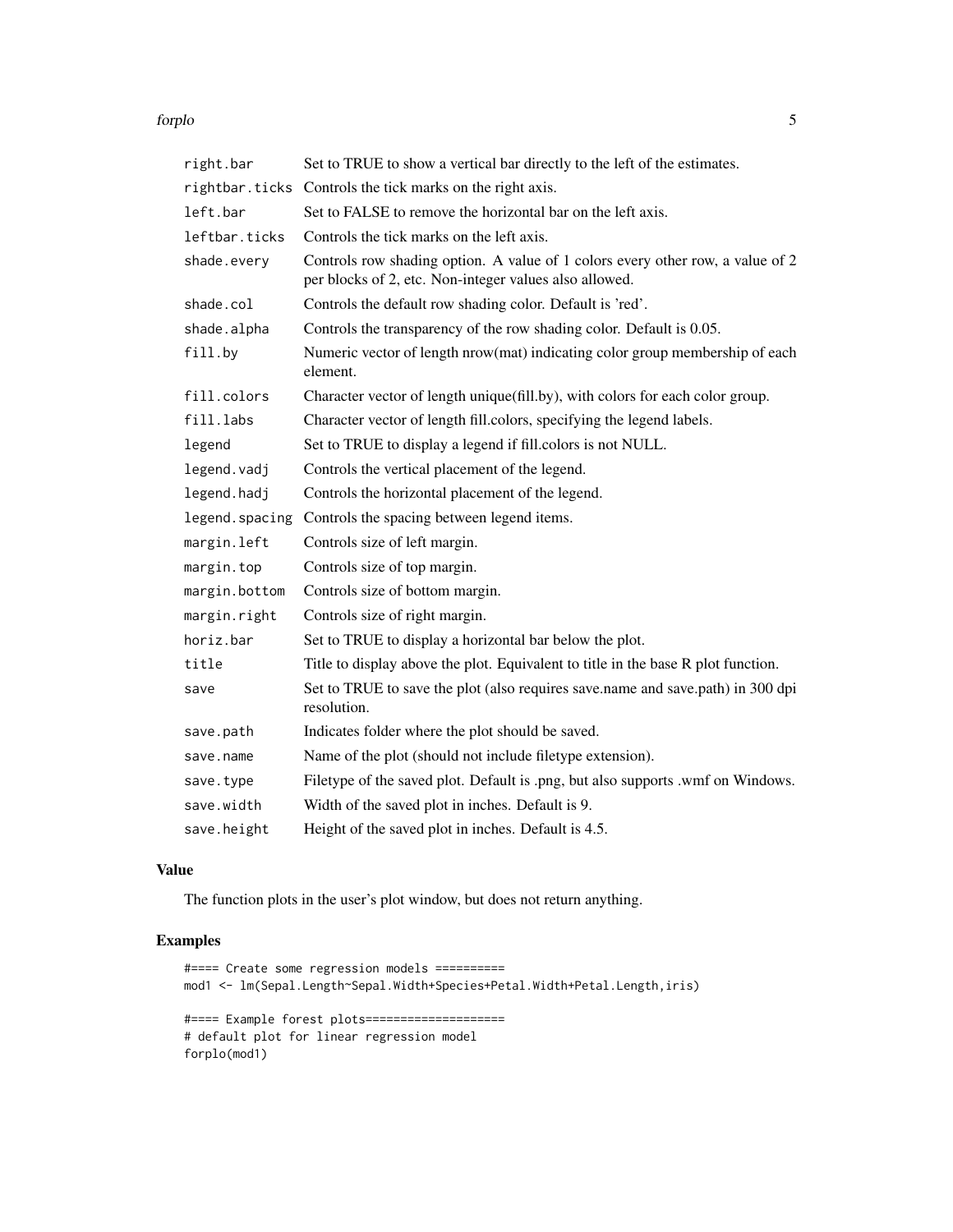```
# customized plot for linear regression model
forplo(mod1,
      row.labels=c('Sepal width','Versicolor','Virginica','Petal width','Petal length'),
      groups=c(1,2,2,3,3),
       grouplabs=c('Sepal traits','Species','Petal traits'),
       shade.every=1,
       shade.col='gray',
      left.align=TRUE,
      xlim=c(-2,2),
       title='Linear regression with grouped estimates')
```
## More examples are given in the vignette.